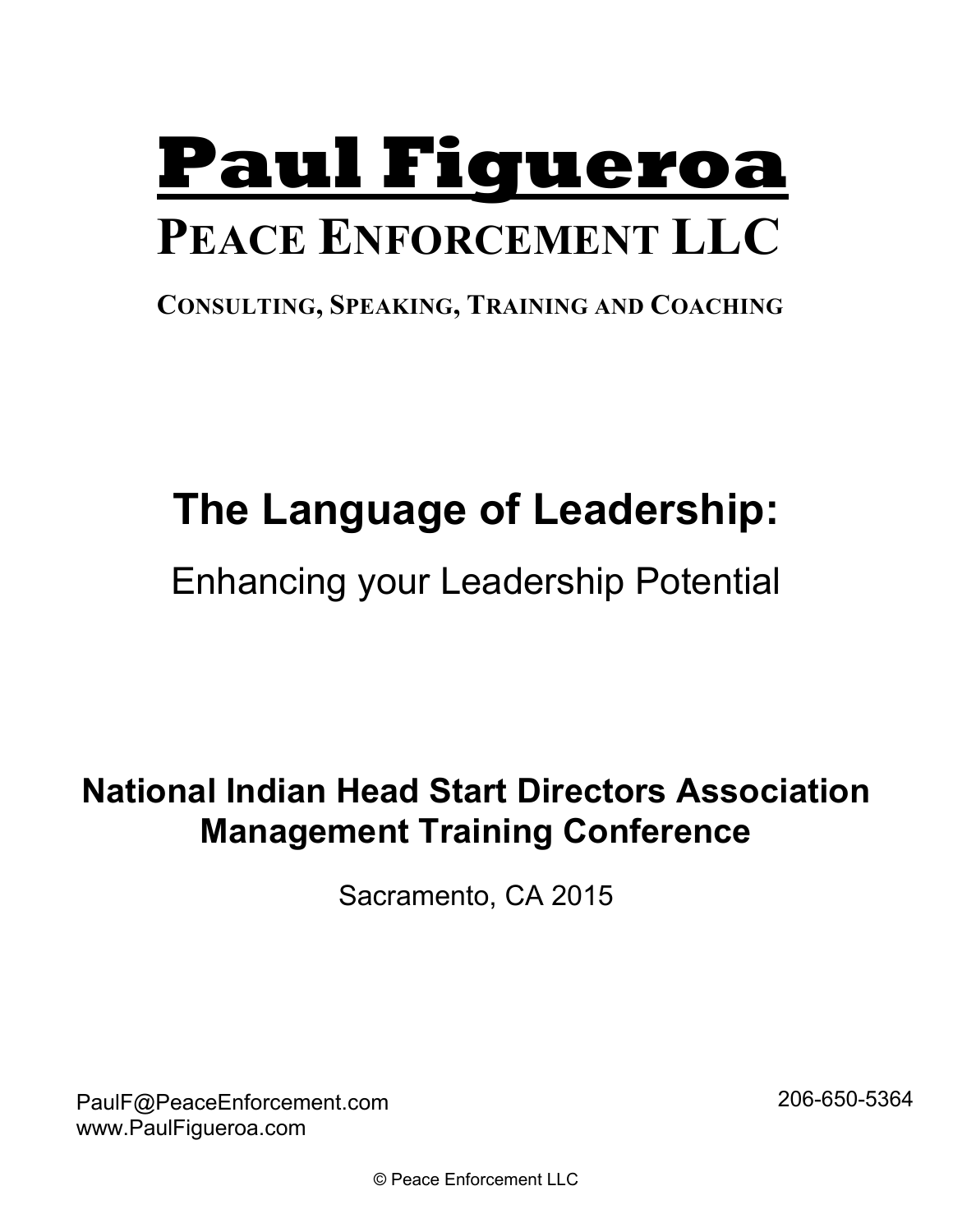### **LEADERSHIP**

### **Defined:**

**What Pulls YOU off Course?**

**Mission Statement:**

**Personal Vision:**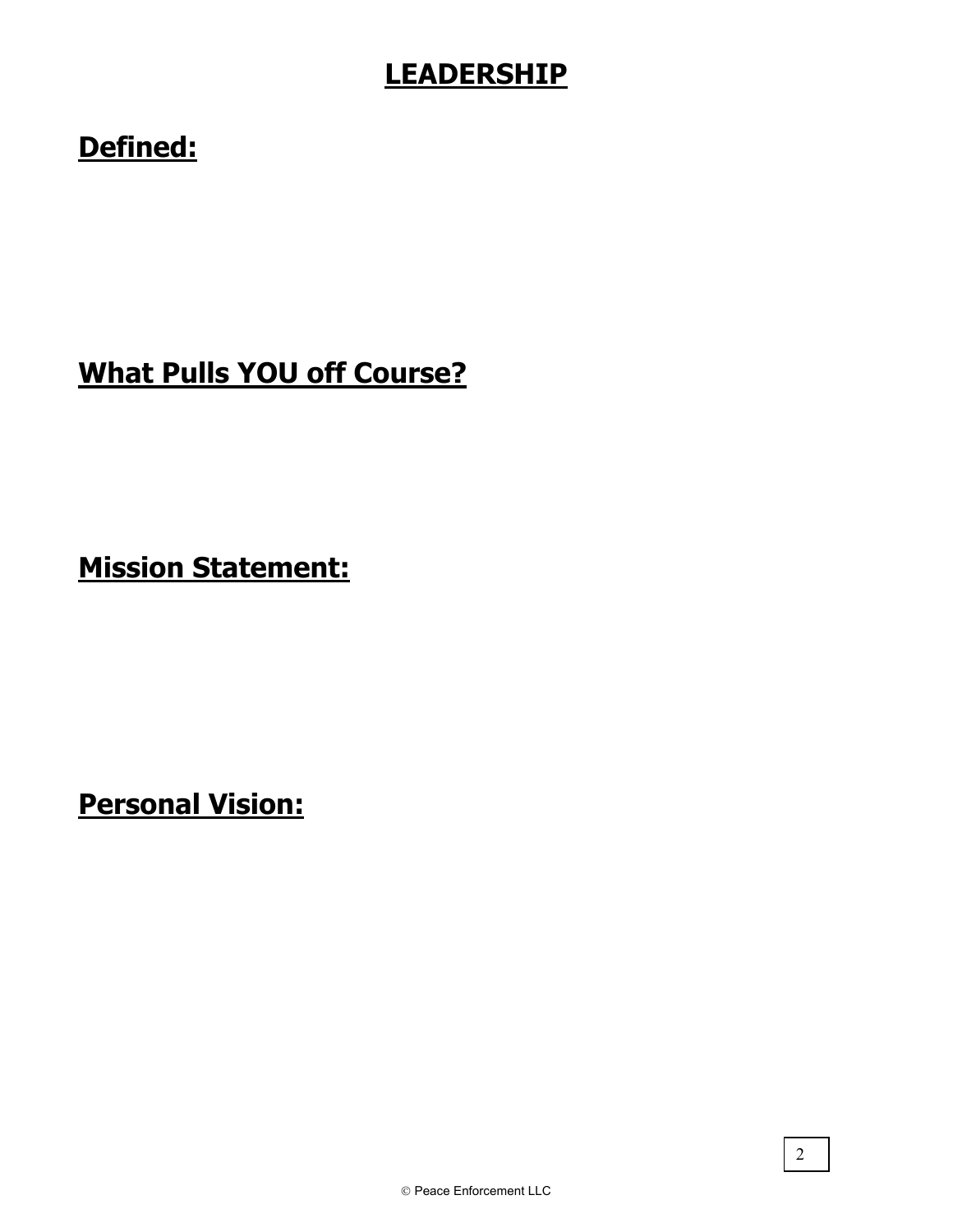

The Choice Point System illustrates that for most every decision there is a moment in time where the decision is made. We call that moment a "Choice Point".

The Choice Point System shows you that:

- For every decision there is an Outcome
- Often these Outcomes are Positive or Negative, sometimes they're a mixture
- If you look at the "Choice Point" and decide whether your choice fits into who you really are and how you want to be, it will help guide you to a positive outcome
- Because you have the ability to choose, you are responsible for the results of your decisions. This is a positive thing because you can only change you!
- If you or someone else ended up with a negative consequence, at some point *they* made a decision that led them to that outcome, and
- In the big picture, all choices help get you to where you want to  $go$  personally and in your organization.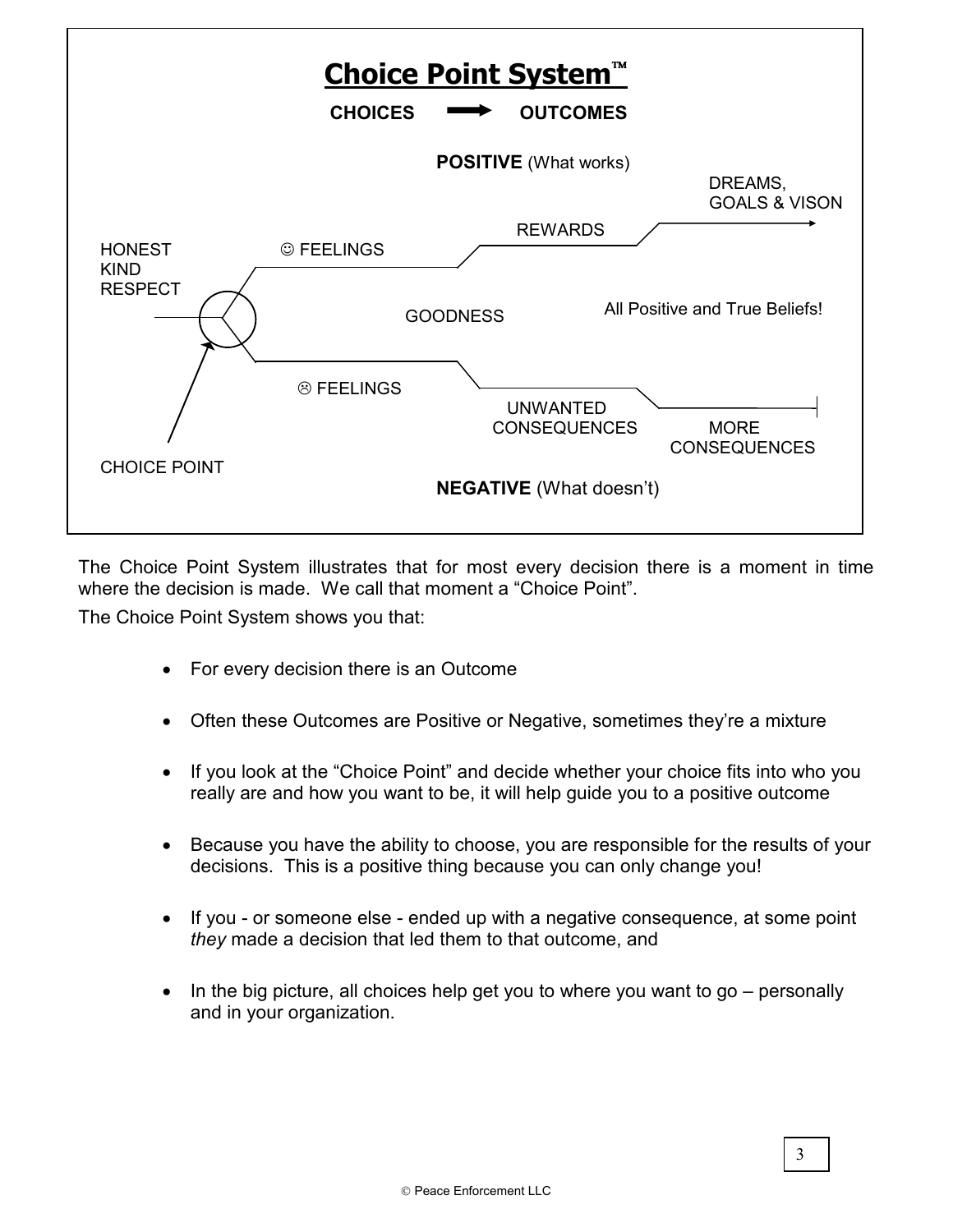## **Obstacles to Positive Speech**

### The Six Obstacles

What's Really Going On?

### Why Positive Speech is Worth It?

The Five Keys to Positive Speech: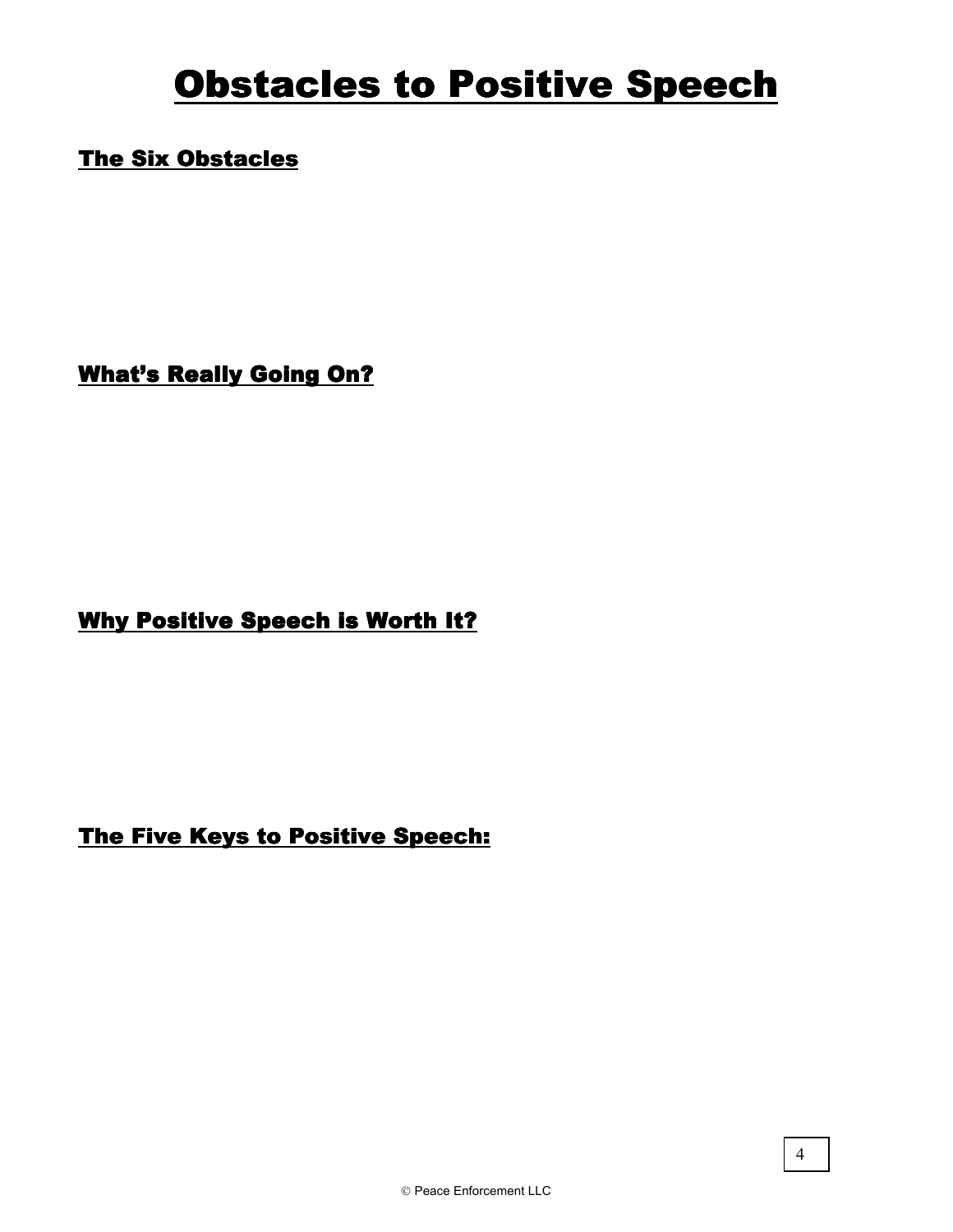| <b>Things that Aren't</b><br><b>Working:</b> |                          |
|----------------------------------------------|--------------------------|
| $\mathbf{1}$                                 | 1.                       |
| 2.                                           | 2.                       |
| 3.                                           | 3.                       |
| 4.                                           | 4.                       |
| 5.                                           | 5.                       |
| 6.                                           | 6.                       |
| $\underline{\mathbf{7}}$ .                   | $\mathbf{Z}$             |
| 8.                                           | 8.                       |
| 9.                                           | 9.                       |
| <u>10.</u>                                   | <u>10.</u>               |
| <u>11.</u>                                   | <u>11.</u><br><u>12.</u> |
| <u>12.</u>                                   |                          |
|                                              |                          |
|                                              |                          |
|                                              |                          |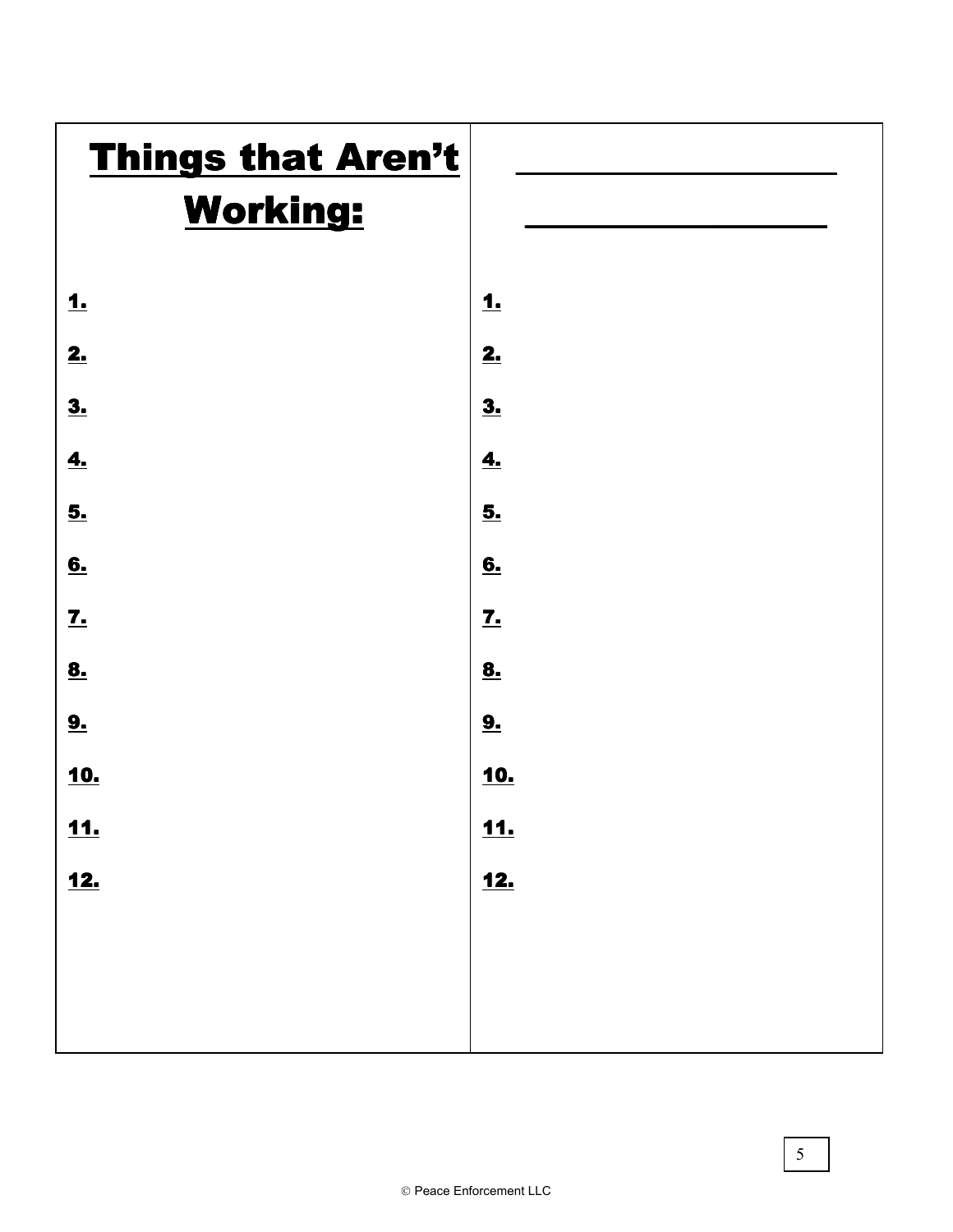## **Internal Dialog**

**How Your Thoughts Create Your Reality** 



#### **Key Negative Thoughts:**

**Key Negative Beliefs:** 

**True Thoughts:** 

**True Beliefs:**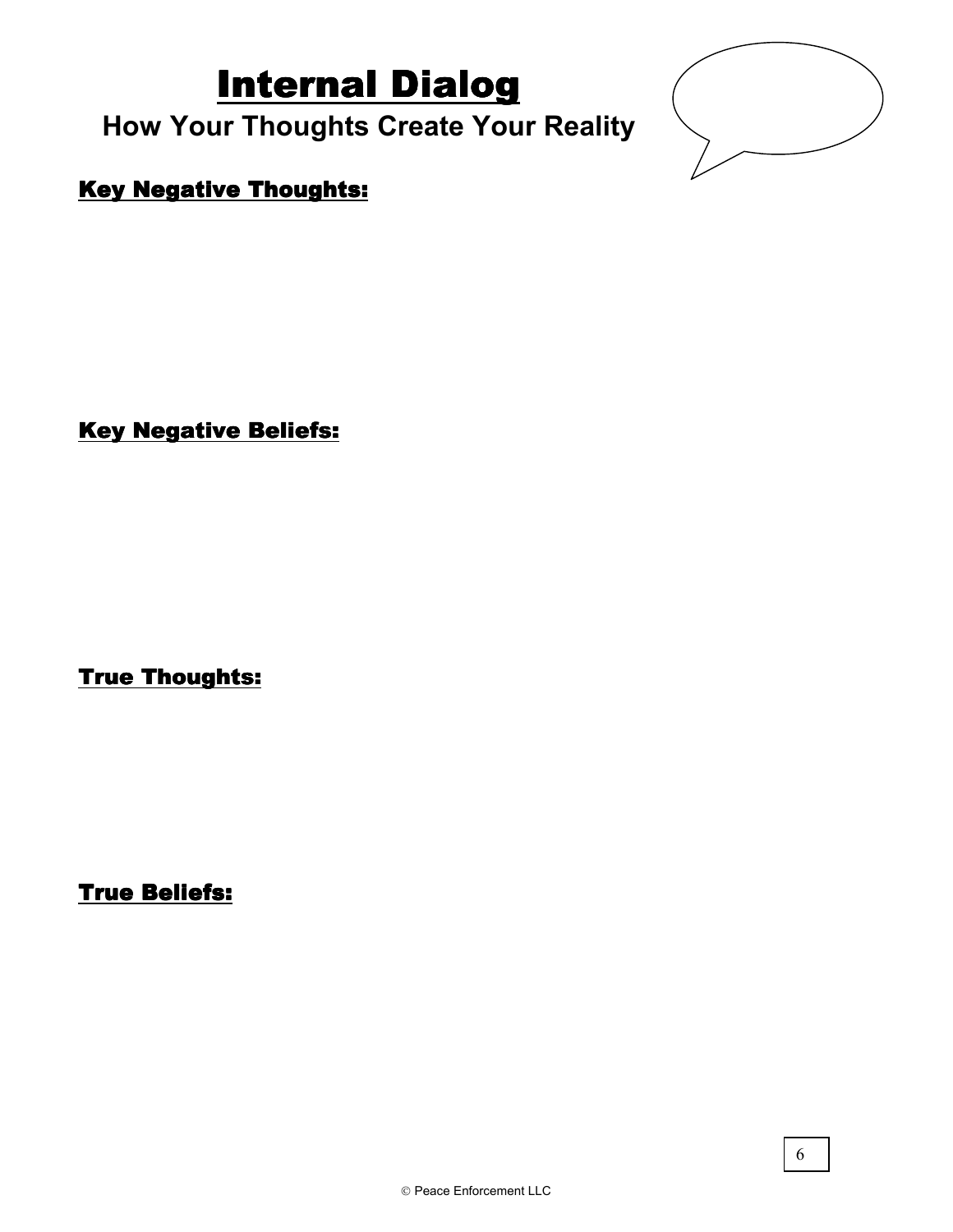## **FILTERS**



Think of a person you're having difficulty with. What might YOUR filters be that are distorting what's really going on?

| . . |  |  |
|-----|--|--|
| 2.  |  |  |
| 3.  |  |  |

#### What might YOUR negative driver be?

| 2        |  |
|----------|--|
| <u>.</u> |  |
| 2<br>J.  |  |

How are you going to use this information to help you at your workplace?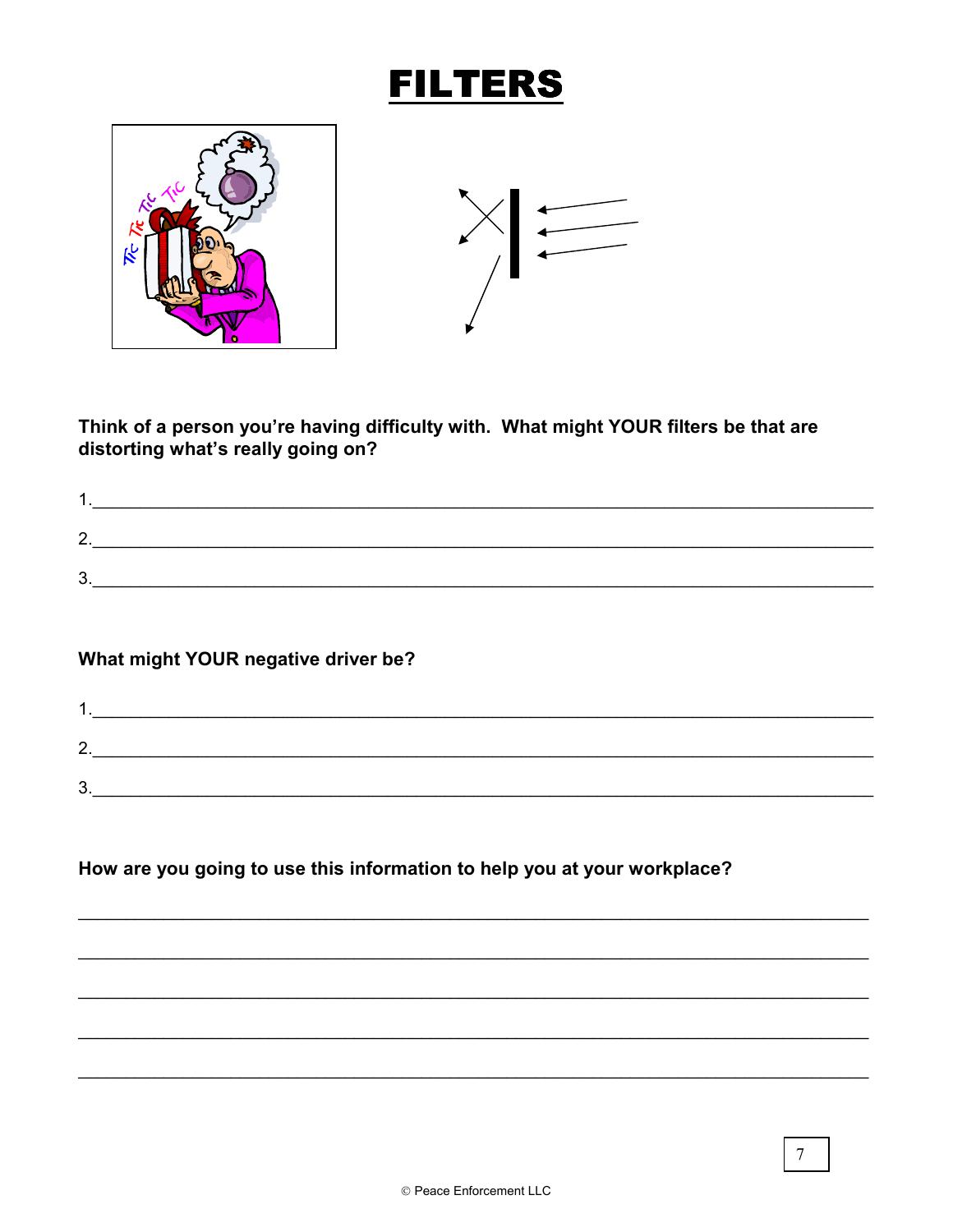### **DRAMA TRIANGLE**

### **PERSECUTOR**



## **LEARNING STYLES**

### **AUDITORY**

### **VISUAL**

### **KINSESTHETIC**

## **TRUST**

**Motivate** 

**Inspire** 

Lead by Example

Empower

Compassion **Based**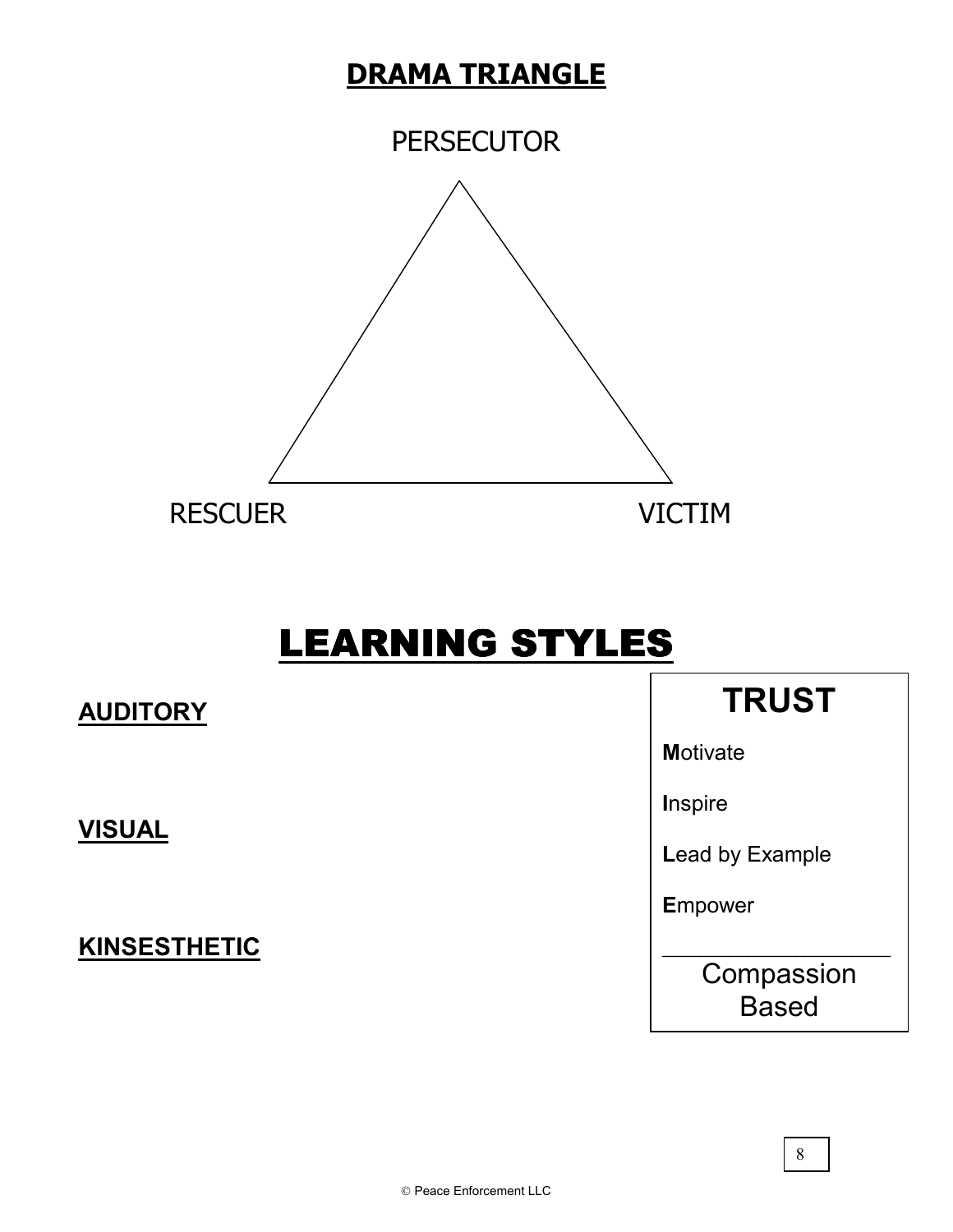## **Positive Communication Matrix**



### **Obstacles**

\_\_\_\_\_\_\_\_\_\_\_\_\_\_\_\_\_\_\_\_\_\_\_\_\_\_\_\_\_\_\_\_\_\_\_\_\_\_\_\_\_\_\_\_\_\_\_\_\_\_\_\_\_\_\_\_\_\_\_\_\_\_\_\_\_\_\_\_\_\_\_\_\_\_\_\_\_\_\_\_\_

\_\_\_\_\_\_\_\_\_\_\_\_\_\_\_\_\_\_\_\_\_\_\_\_\_\_\_\_\_\_\_\_\_\_\_\_\_\_\_\_\_\_\_\_\_\_\_\_\_\_\_\_\_\_\_\_\_\_\_\_\_\_\_\_\_\_\_\_\_\_\_\_\_\_\_\_\_\_\_\_\_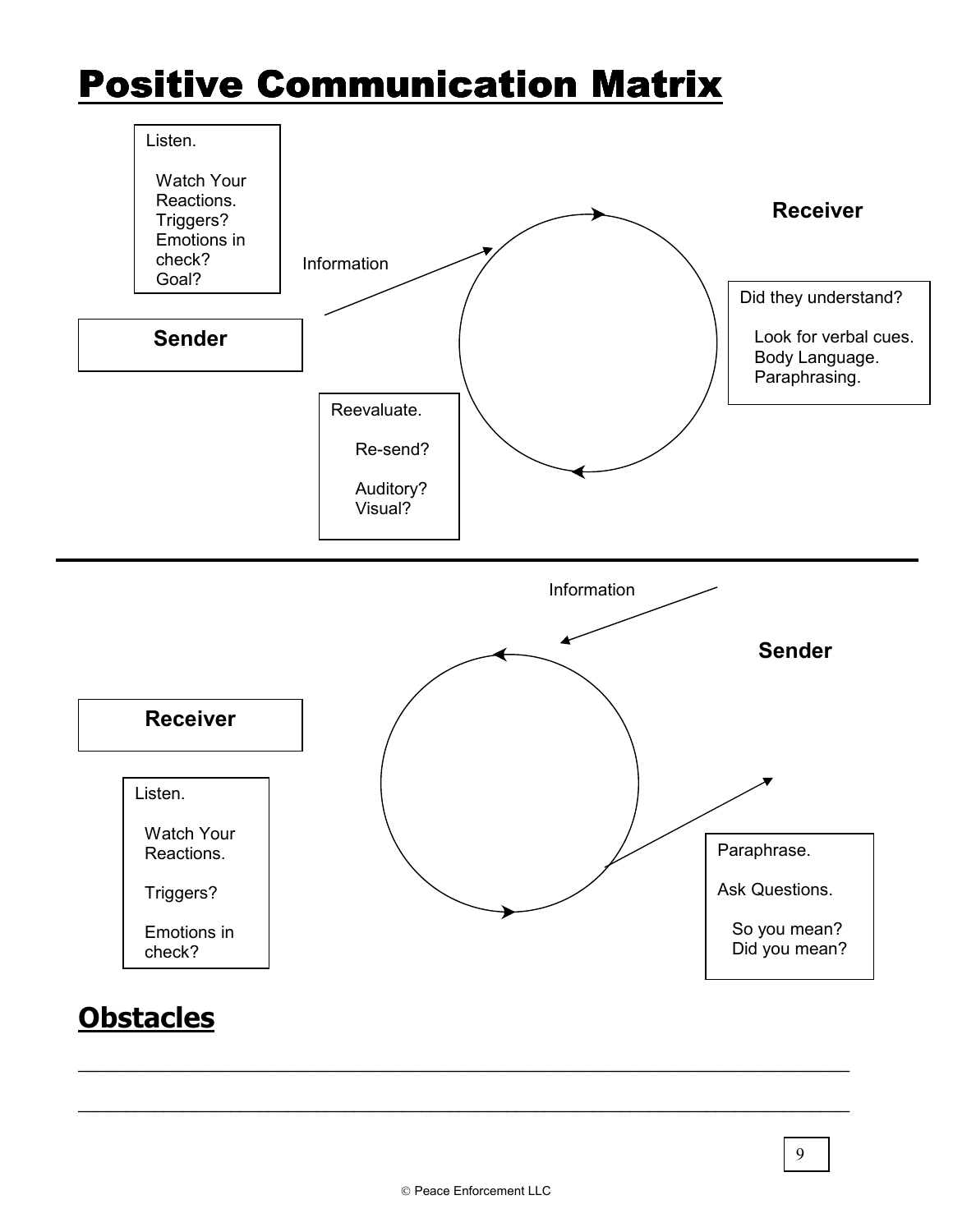## CHANGE SHEET

**Personal "Negative" Beliefs:** 

### **How do you "Set Up" your negative belief to happen:**

### **What steps are you going to take to change them:**

#### **Verbal Confusion**

Eye halve a spelling chequer It came with my pea sea It plainly marques four my revue Miss steaks eye kin knot sea. Eye strike a key and type a word And weight four it two say Weather eye am wrong oar write It shows me strait a weigh.

As soon as a mist ache is maid It nose bee fore two long And eye can put the error rite Its rarely ever wrong.

Eye have run this poem threw it I am shore your pleased two no Its letter perfect in it's weigh My chequer tolled me sew.

Source unknown

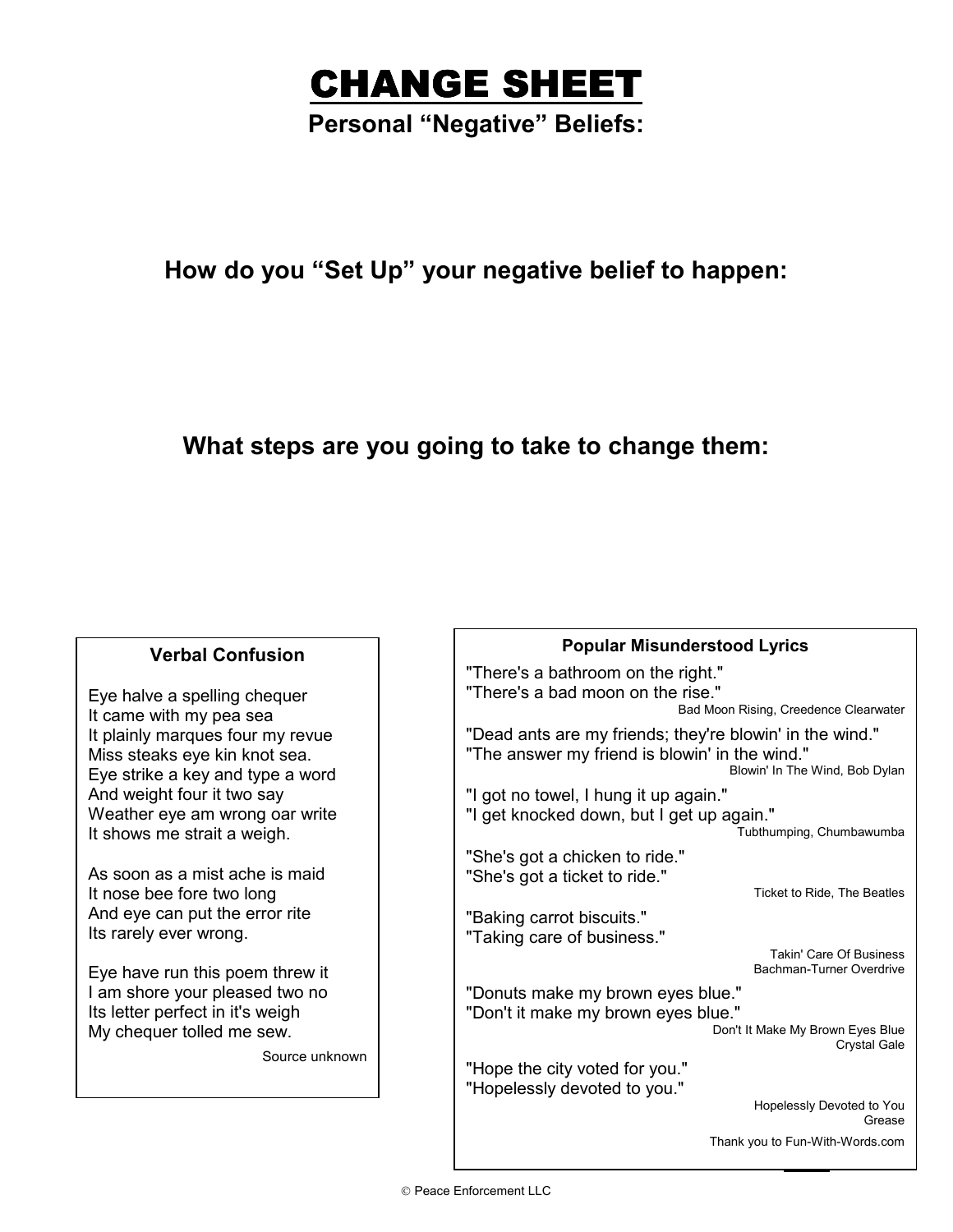## Constructive Criticism

The gift of Compassion

## Communication and Word Choice

**Positive Words/ Phrases Negative Words/ Phrases** 

### **COMMON REACTIONS TO POOR WORD CHOICES**

Visceral:

Emotional:

Body Language: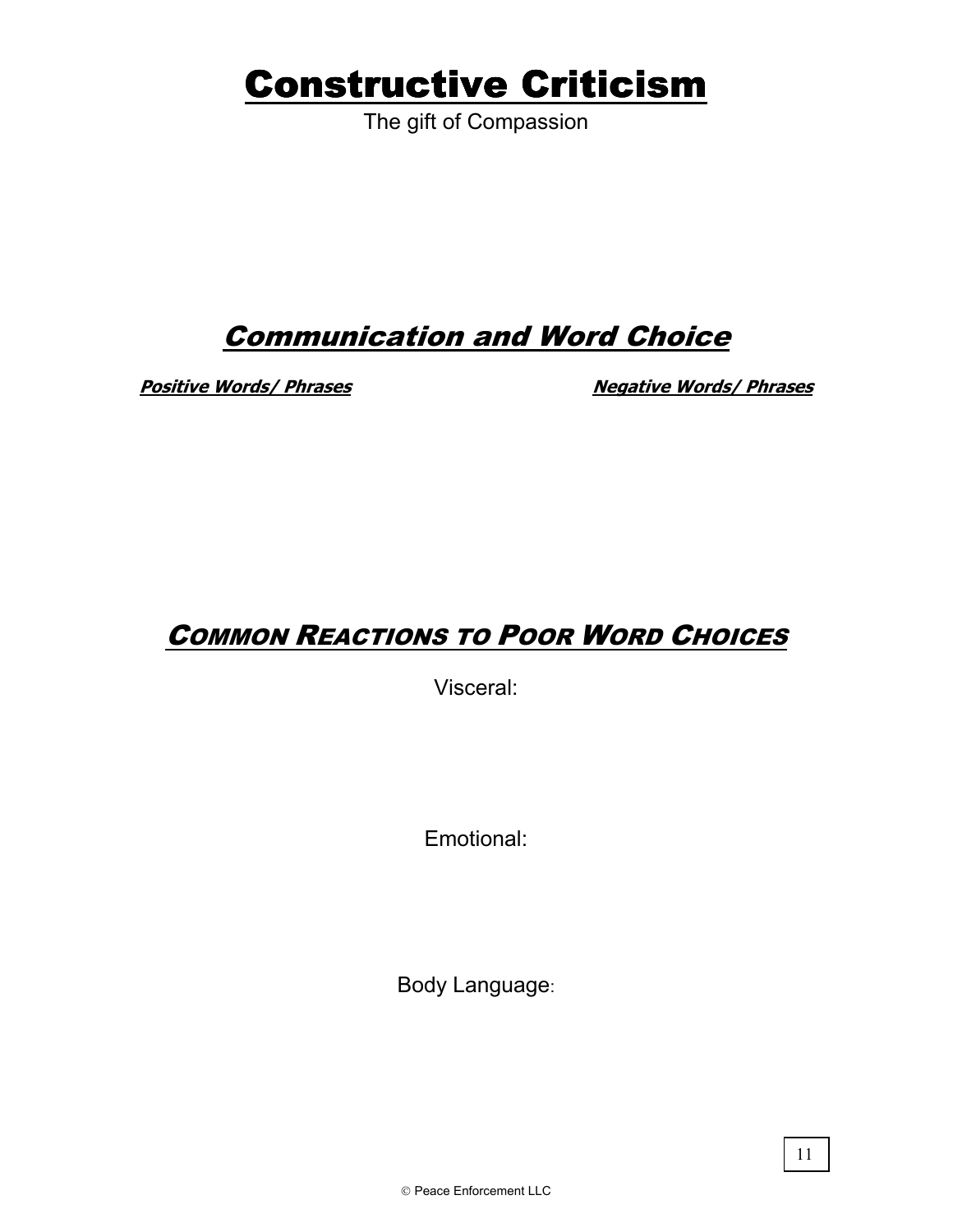## **The Focus Flip**

Create a very negative two paragraph description of something, perhaps things going on in your life. It would be great if it was something you want or wish was different, but find yourself stuck in the negative.

Now, redirect everything, except the thing you want. Change the focus to be entirely positive. Look for the positive in all aspects. Find truths that aren't spoken. (It may seem "Polly Anneish" - I'd encourage you to try it anyway - to see.)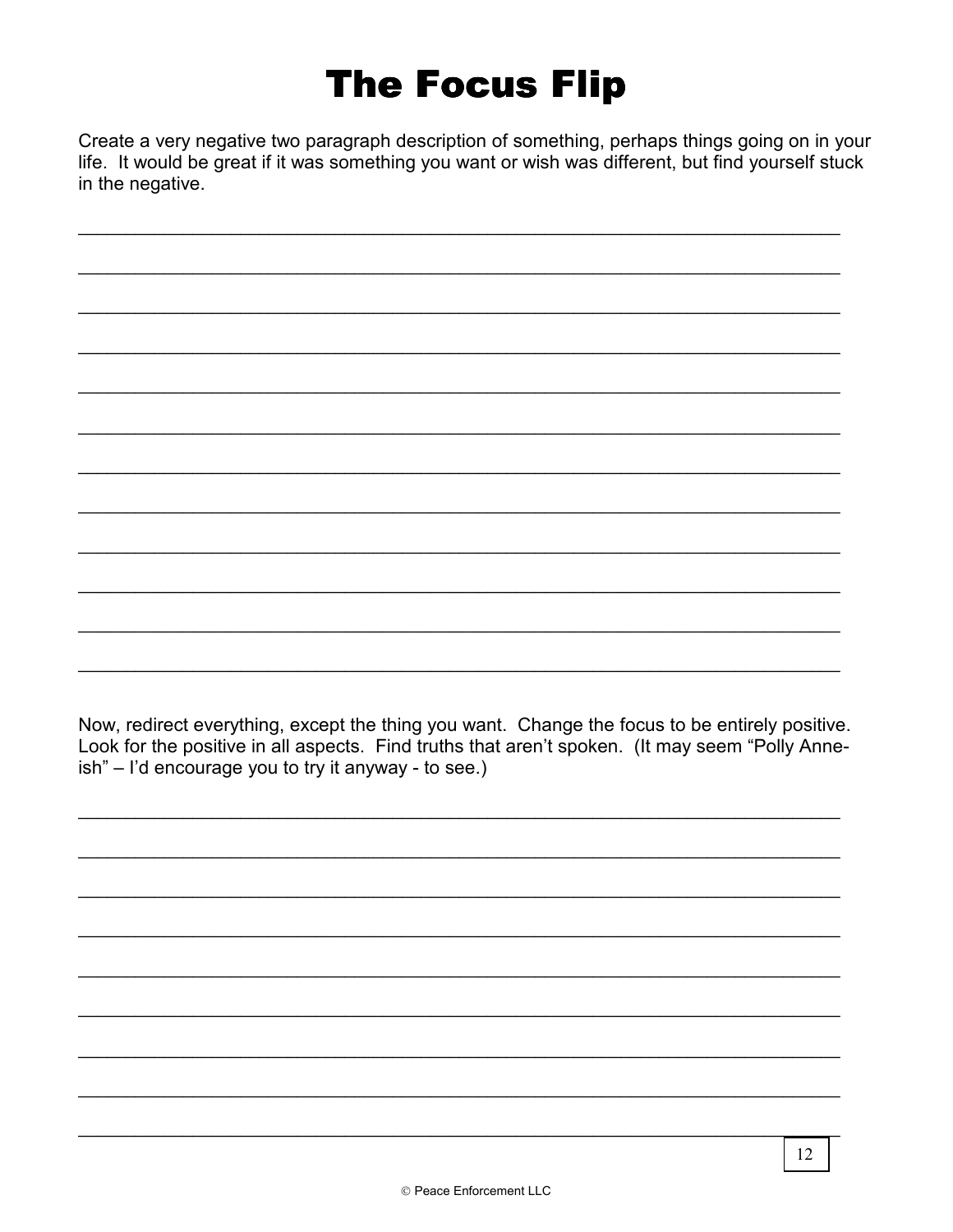### Positive Beliefs

- I am important. I belong. I am good enough.
- I matter.
- I'm smart.
- I'm successful.
- I'm good.

I am worthy.

I'm capable.

- I am enough.
- I'm on the right track.

### **Negative Beliefs**

I am not important. I don't belong. I am not good enough. I don't matter. I'm stupid.

#### **Self Communication Assessment**

Use this in your mind when you find yourself overreacting to something someone has said or done.

1) I am Feeling the control of the set of the set of the set of the set of the set of the set of the set of the set of the set of the set of the set of the set of the set of the set of the set of the set of the set of the

- 2) Because when he/she (said/did or didn't say/didn't do)
- 3) I thought it meant that I am -Negative belief about yourself- (Incapable, Stupid, Not Good Enough, etc.)
	- 4) What is true is that I am \_\_\_\_\_\_\_\_\_\_\_\_\_! -Opposite of negative belief
	- (What you really want to hear and what's true!) -Repeat this often to yourself!

© Peace Enforcement LLC

I'm a failure. I'm bad. I am not worthy. I'm not capable. I am not enough. I'll never amount to anything.

This tool works wonders when you notice you are taking something personally. It may be a friend that has said or done something, a co-worker or supervisor. This process will help you get out of the emotional reaction and think clearer.

Here's an example. Say you were to meet someone at a certain time, and they forgot. You might feel mad and think that you are unimportant because they forgot to meet you. So you would put your feelings in the first line, that they didn't show up in the second line, that you think you are "Unimportant" in the third line and the truth, that you are "Important" in the fourth line. Using this can help you to know to not take things so personally. It will also take a lot of the "charge" out of conflicts.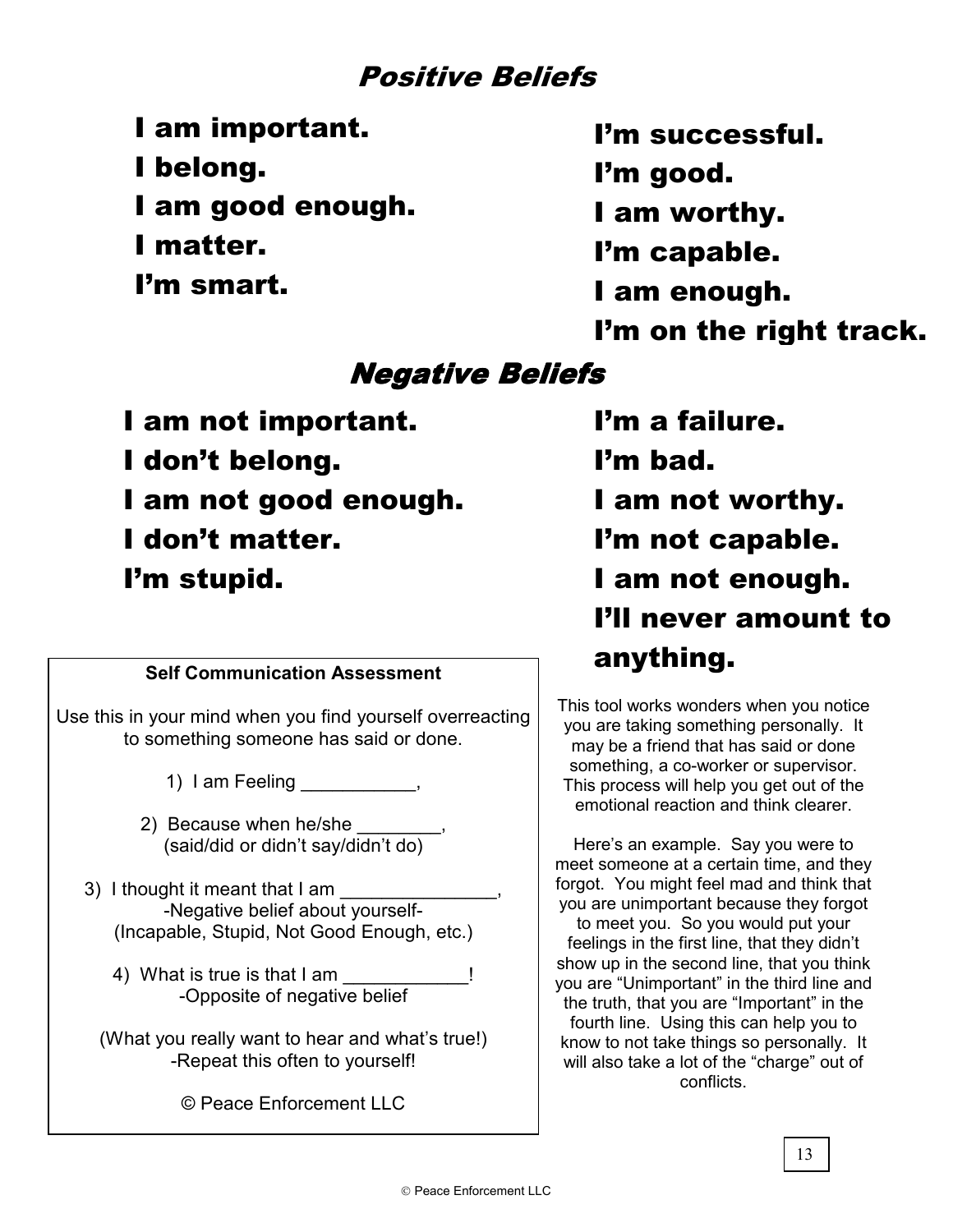### **Positive Change System (The Digger)**

**Date:**  $\blacksquare$ 

**What's not working?** 

**Did I create it or have a part in it?** 

(Really look at this one. It may be subtle.)

#### **What Ground Rule or Personal Value did I break in this?**

**What did I do to create or take part in it?** 

**How was I was feeling before I created it -or made a choice.** 

(Was it MAD, FRUSTRATED, CRANKY GLAD, SCARED, WORRIED, SAD, something else?)

#### **What I really wanted was:**

(Something that is Healthy, Honest Kind and Respectful, and okay to have. Realize you can't change others. It starts with you.)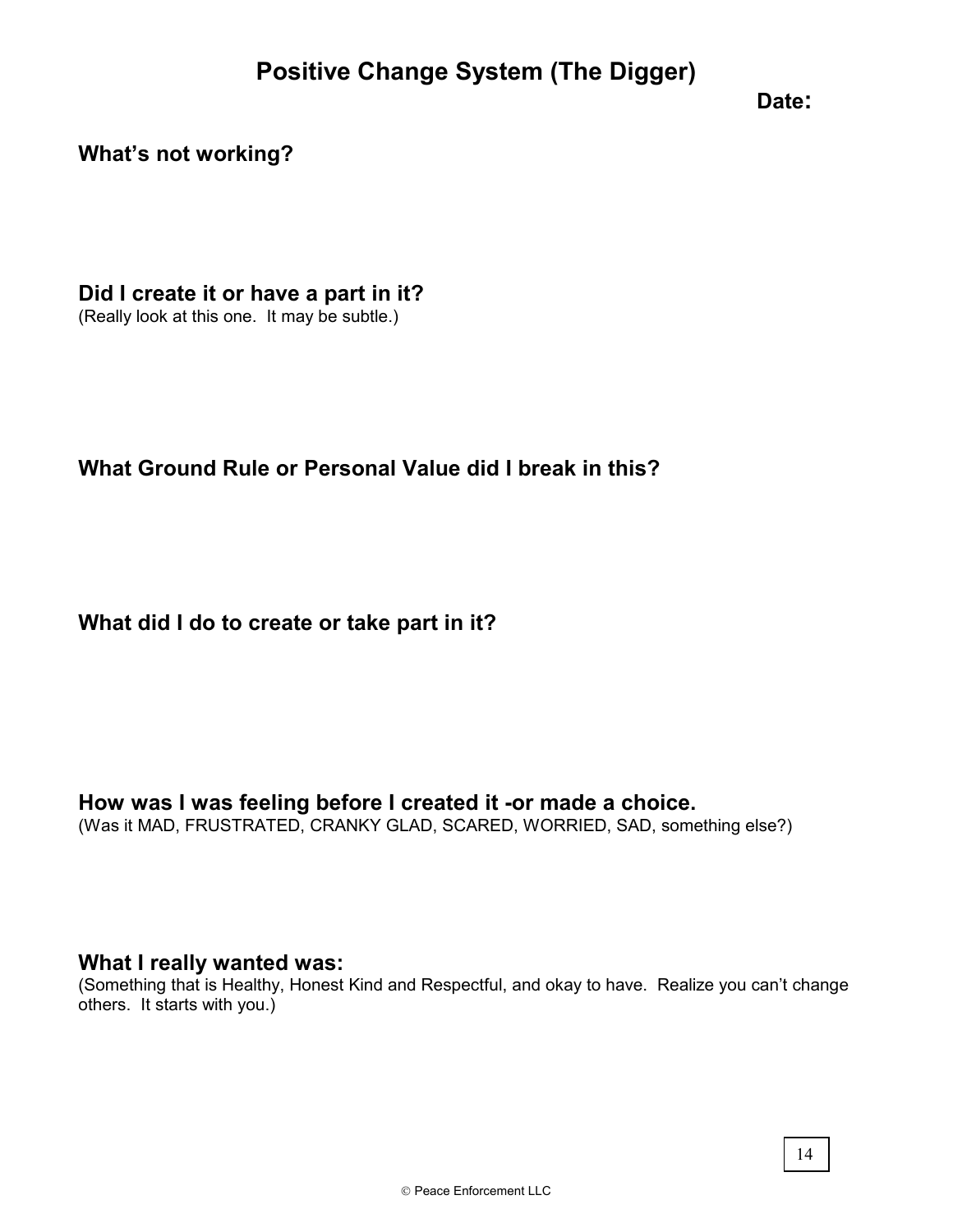### **Positive Change System (The Chooser)**

#### **What will I choose now to not take part in creating this, or creating this**

**directly?** (Look at Honesty, Kindness and Respect. Did you React? Was it Anger? Were you believing a Negative Belief about yourself? Look at the Choice Point System. What Choice can YOU make that will change the outcome?)

#### **Do I need support to make this new choice? To consistently make it? If so, what am I willing to do for myself?** (You'll notice this is about and for you.)

#### **Do I need to do anything about the feeling?**

(Breakthrough, Self Communication Assessment, Anger Release, Talk with Someone, Other?)

#### **Do I need to do something to get some of or all of what I want?**

(This is something that is HEALTHY to have. It also is okay to have, doesn't harm you or anyone else. It's not in anger, not demanding and is honest kind and respectful. Ideas like: Be more gentle with me / Create peaceful time for me / Create fun time